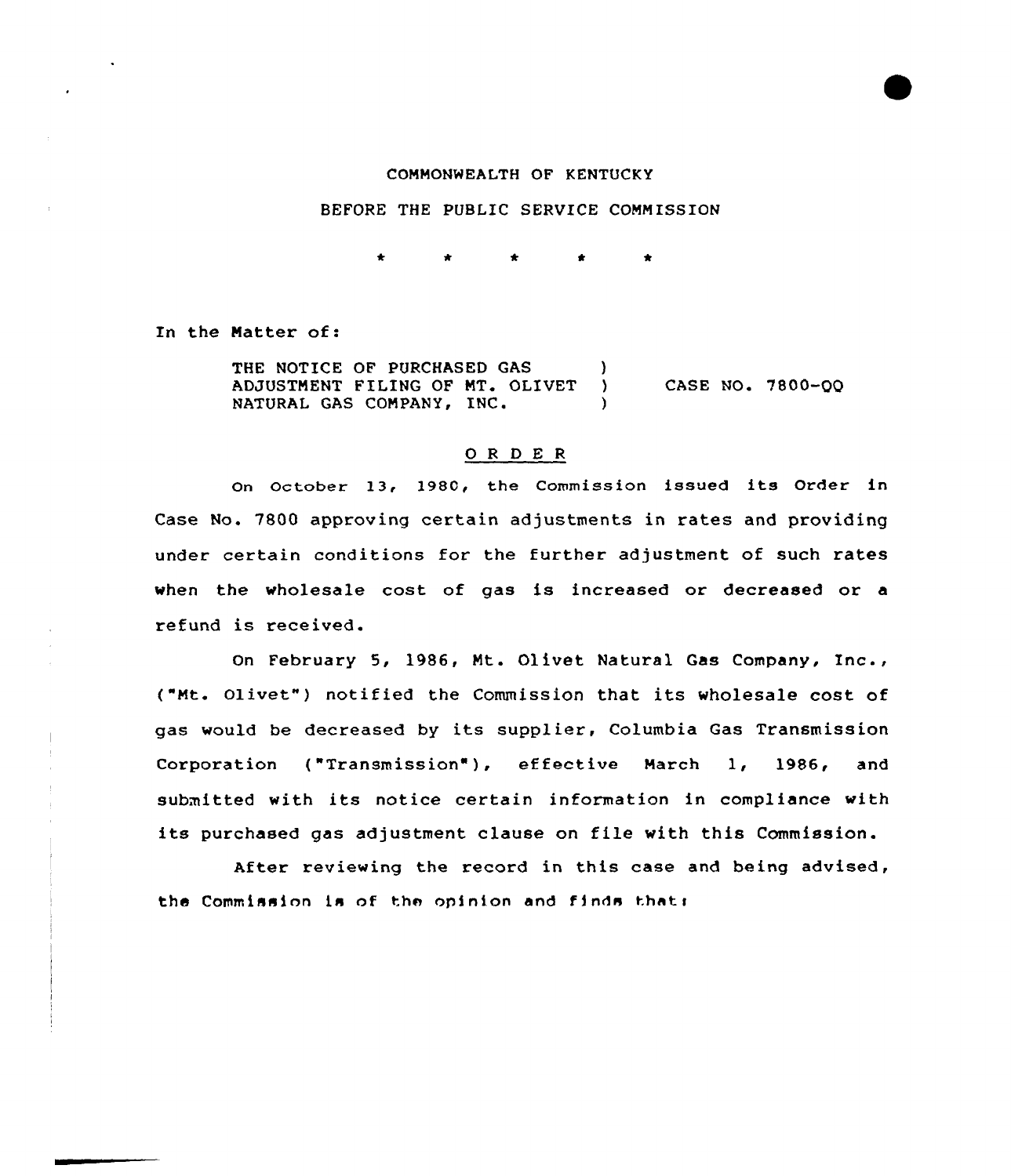(1) Mt. Olivet's notice of February 5, 1986, set out certain revisions in rates which Nt. Olivet proposed to place into effect, said rates being designed to pass on the wholesale decrease in price from its supplier in the amount of \$880 or 2.24 cents per Ncf.

(2) Transmission has filed with the Federal Energy Regulatory Commission ("FERC") an application for decreased rates to be effective March 1, 1986.

(3) Mt. Olivet's adjustment in rates under the purchased gas adjustment provisiona approved by the Commission in its Order in Case No. 7800, dated October 13, 1980, is fair, just and reasonable and in the public interest and should be effective with gas supplied on and after March 1, 1986.

IT IS THEREFORE ORDERED that:

(1) The rates in the Appendix to this Order be and they hereby are authorized effective with gas supplied on and after March 1, 1986.

(2) Within 30 days of the date of this Order Mt. Olivet shall file with this Commission its revised tariffs setting out the rates authorized herein.

 $-2-$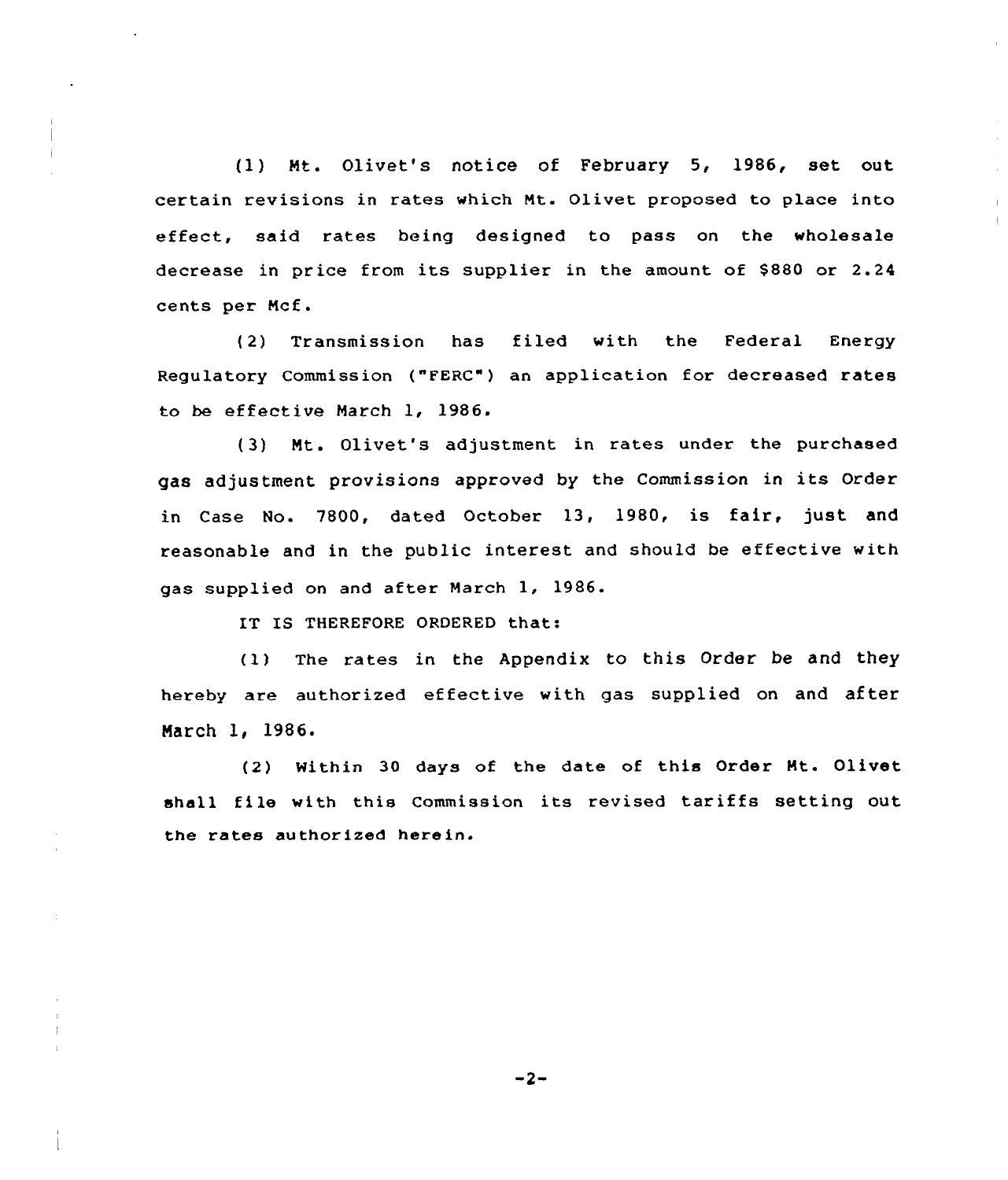Done at Frankfort, Kentucky, this 19th day of February, 1986. PUBLIC SERVICE COMMISSION

Q D. Chairman Vice Chairman

V Williams of Commissioner

ATTEST:

Secretary